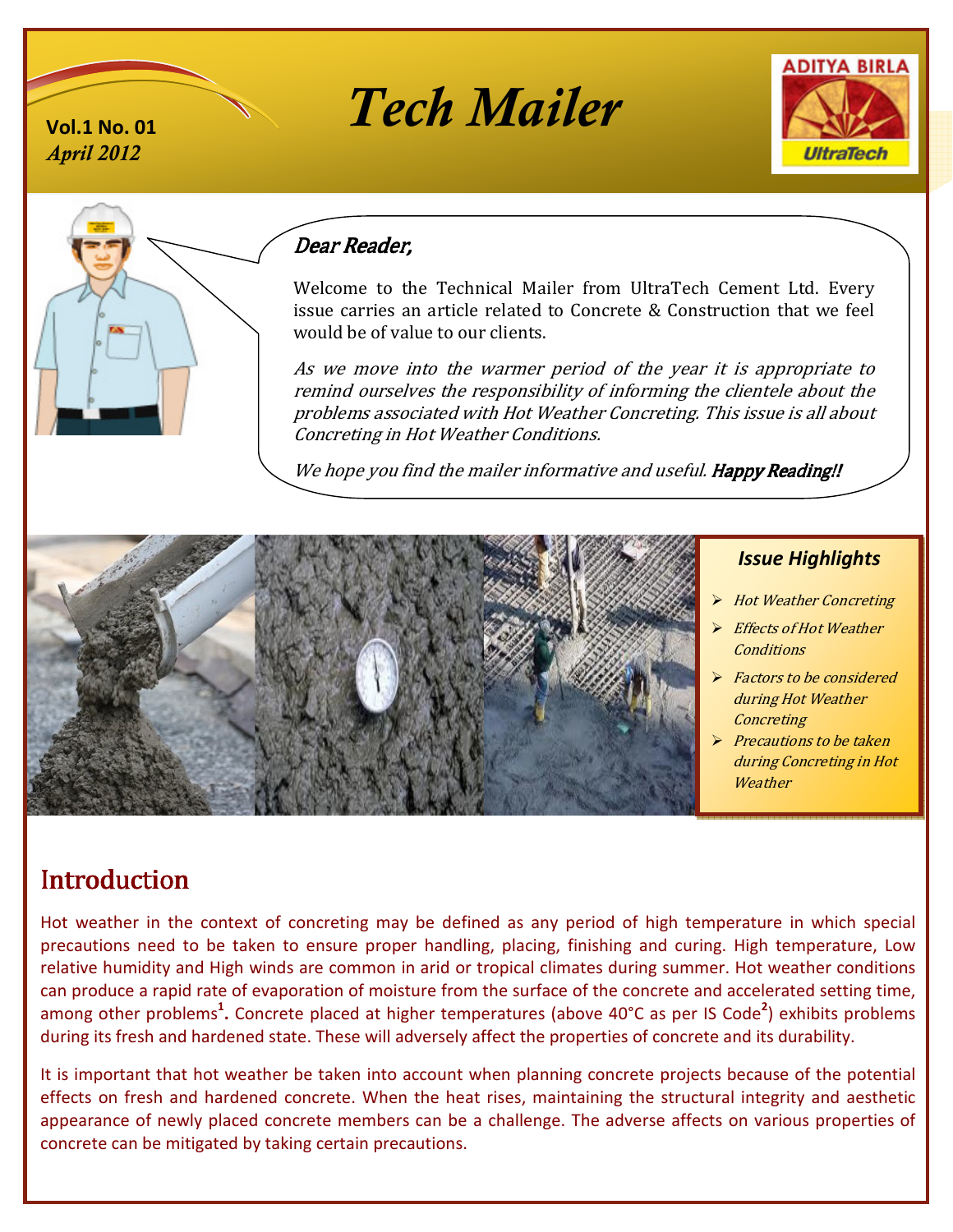## What is Hot Weather Concreting?

Hot weather concreting is defined as any operation of concreting done at atmospheric temperatures above 40°C or any operation of concreting (other than steam curing) where the temperature of concrete at the time of placement is expected to be beyond 40°C.

## Effects of Hot Weather on concrete:

The combination of High ambient temperature, Low relative humidity and high wind velocity adversely affects the desirable properties of concrete e.g., strength, impermeability, dimensional stability, resistance to weathering, wear and chemical attack.

Figure below<sup>2</sup> can be used to estimate the possibility of occurrence of plastic shrinkage cracks, and hence determine the need for suitable precautions to be taken. This nomograph is used to combine the effects of air temperature, relative humidity, concrete temperature and wind speed, to estimate the rate at which water will evaporate from the surface of the concrete. As a general rule, if the rate of evaporation is greater than 1 kg of water per square metre of concrete per hour (1kg/m<sup>2</sup>/h), then precautions against premature drying and plastic shrinkage cracking should be taken.



*Effect of concrete and air temperatures, relative humidity and wind velocity on the rate of evaporation of surface moisture from concrete* 

#### Accelerated Setting:

- -High temperature increases the rate of setting of the concrete.
- -Reduction in concrete handling time.
- -Quick stiffening may necessitate undesirable re-tempering by addition of water.
- -May lead to formation of cold joints.

## Effect on Compressive Strength and Durability:

-Increase in the quantity of mixing water to maintain the workability reduces strength and durability.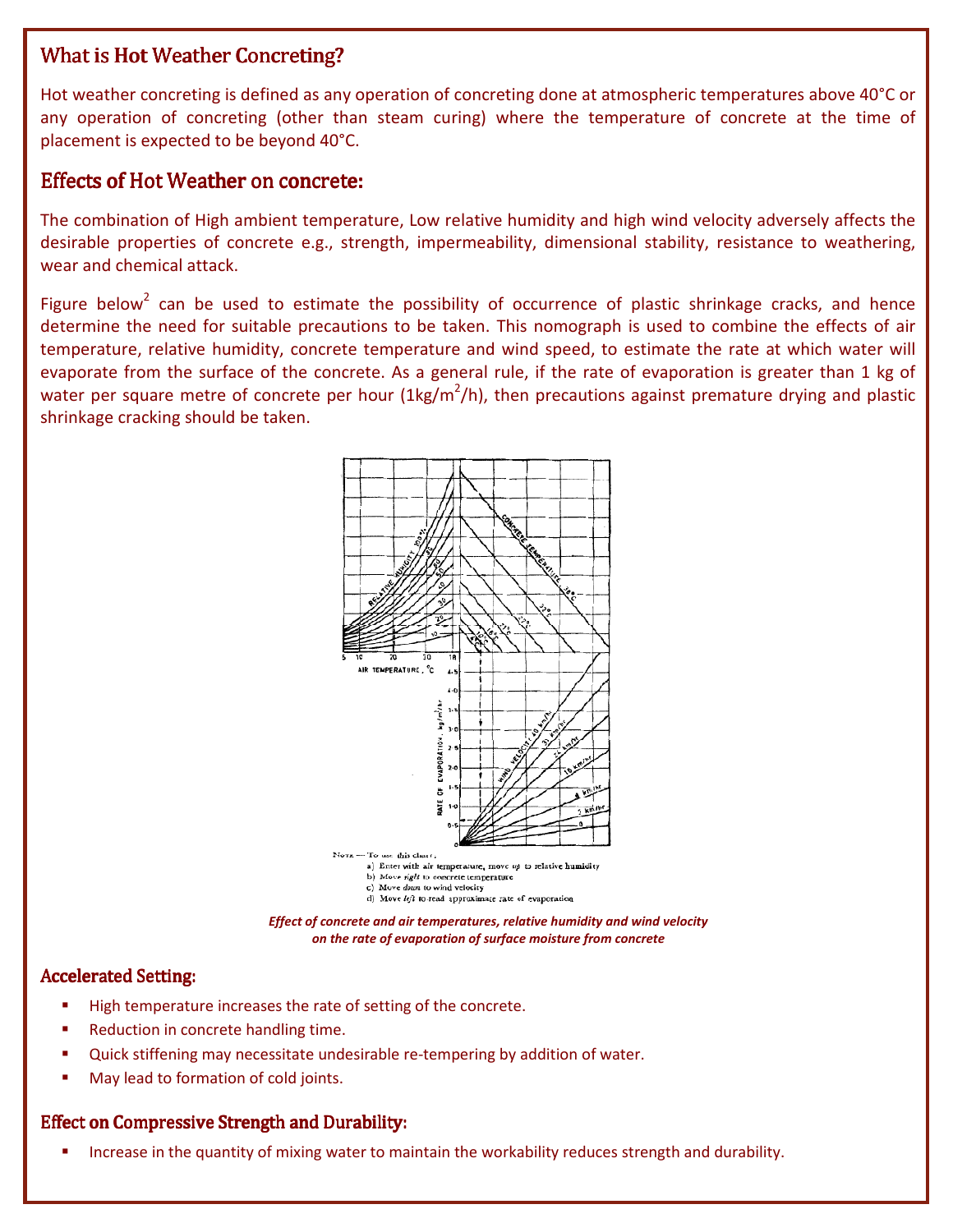- - Where water is not added, the reduced setting time and workability increase the potential for inadequate compaction thus reducing strength and durability.
- - Concretes mixed, placed and cured at higher temperatures develop early strength but the strength at 28 days or later age is lower.

#### Increased Tendency to Crack:

- - Rapid evaporation of water from surface - not replenished by bleed water, causes plastic shrinkage cracks in the partially hardened concrete.
- Rapid changes in the temperature of the external concrete surface, such as when concrete slabs, walls or pavements are placed on a hot day followed by a cool night, lead to thermal gradients between the warm/hot interior and the colder external surface. The warmer interior provides a restraint to the colder external surface which wants to contract, causing thermal cracks.

#### Rapid Evaporation of Water during Curing Period:

- -Difficulty in retaining moisture for hydration.
- -Difficulty in maintaining reasonably uniform temperature conditions during the curing period.

#### Difficulty in Control of Air Content in Air-Entrained Concrete:

- -Difficult to control air content in air-entrained concrete which adds to the difficulty of controlling workability.
- -For a given amount of air-entraining agent, hot concrete will entrain less air than concrete at normal temperatures.

| <b>Problems during Hot Weather Concreting</b>                                                                                                                                                                                                                                                                                   |                                                                                                                                                                                                                                                                                                                                                     |
|---------------------------------------------------------------------------------------------------------------------------------------------------------------------------------------------------------------------------------------------------------------------------------------------------------------------------------|-----------------------------------------------------------------------------------------------------------------------------------------------------------------------------------------------------------------------------------------------------------------------------------------------------------------------------------------------------|
| Problems for concrete in the Fresh state                                                                                                                                                                                                                                                                                        | Problems for concrete in the Hardened state                                                                                                                                                                                                                                                                                                         |
| Increased water demand<br>Increased rate of slump loss<br>Increased rate of setting<br>٠<br>Greater difficulty with handling,<br>٠<br>compacting & finishing<br>• Greater risk of cold joints<br>Increased tendency for plastic shrinkage<br>٠<br>cracking<br>Increased difficulty in controlling<br>٠<br>entrained air content | Decreased 28 day strengths<br>Increased tendency for drying shrinkage and<br>differential thermal cracking<br><b>Decreased durability</b><br>$\bullet$<br>Greater variability of surface appearance<br>٠<br>such as cold joints or colour differences<br>Increased permeability<br>٠<br>Increased potential for reinforcing steel<br>٠<br>corrosion |

## Factors to be considered during Hot Weather Concreting:

**Control concrete temperature**: IS 7861(Part I)<sup>2</sup> requires that concrete temperatures at the time of placing be within 40°C. There are a number of options to control the temperature of concrete, including adjusting the temperature of the ingredients and/or cooling of the concrete mix.

- Because aggregates make up the bulk of the concrete, and also have the highest heat capacity, they have the greatest effect on the temperature of the freshly mixed concrete. Unfortunately the temperature of the aggregates is also the most difficult to control. Some benefit can be gained from shading stockpiles from the sun and/or keeping them moist with sprinklers. Storage in bins (painted white) will also assist.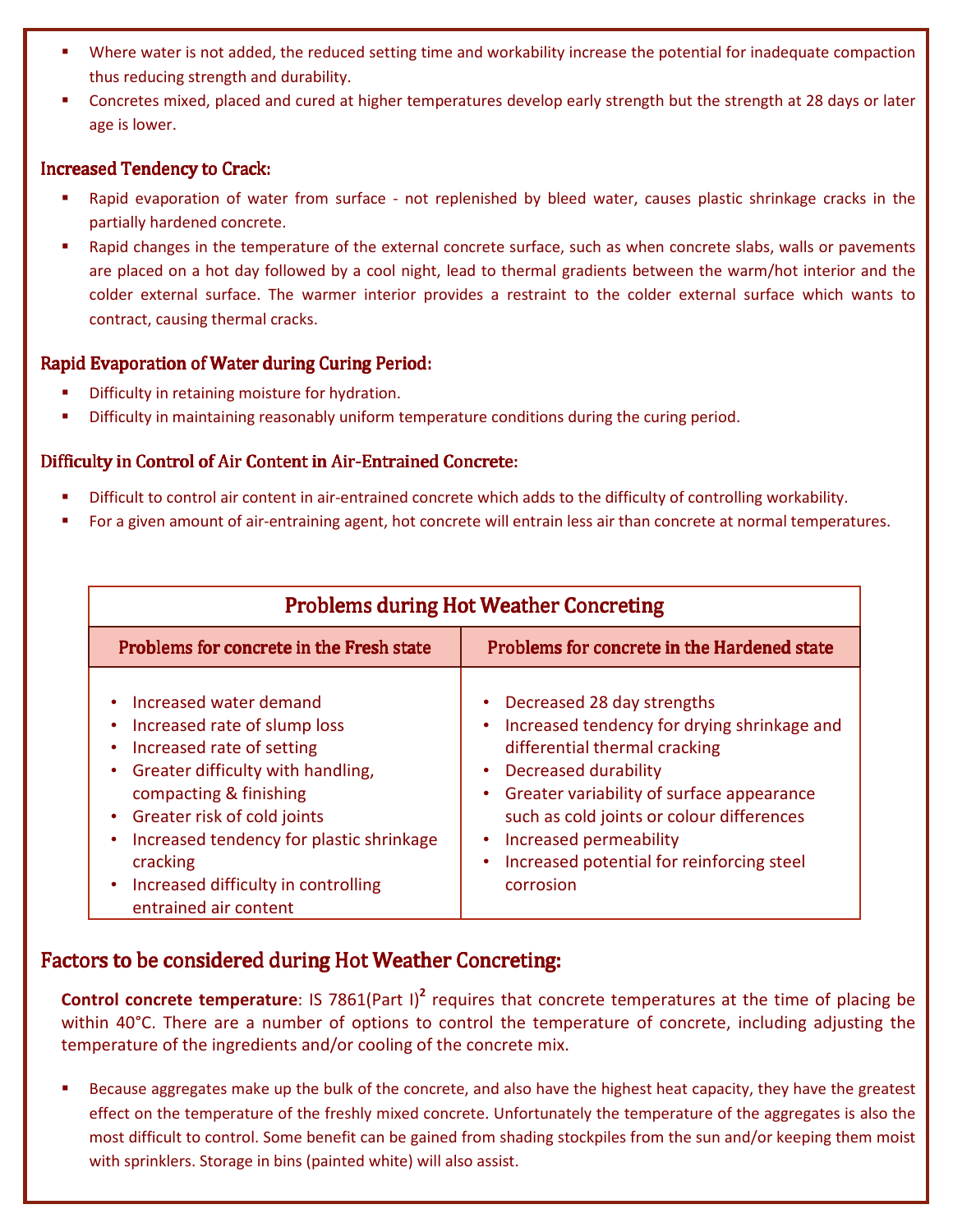- - The mix water offers the most potential for temperature reduction, particularly by adding crushed ice to it, as the latent heat of the ice is considerably higher than that of water.
- - The temperature of the cement does not usually contribute significantly to the temperature of freshly mixed concrete because of its low specific heat and relatively small mass in the mix.
- Liquid nitrogen, injected into the concrete while mixing, may also be utilized (economical only on major projects involving large concrete elements).

**Admixtures:** Various types of chemical admixtures can be beneficial in hot weather conditions.

- - Water reducers (plasticizers) can be used to reduce the water content or to aid the workability. This enables rapid placement and consolidation of the concrete with beneficial effects on the ultimate strength and durability.
- - Set-retarders can provide additional time to place and finish flatwork. With rapid drying of the surface, caution is required with the use of set retarders, as the surface may appear ready for finishing, but the concrete below may still be plastic from the retarder, leading to a 'spongy' feel under foot. This could affect the uniformity of the surface finish.

**Cement type:** Selection of a particular cement type may provide additional benefits. Using slower hydration cements (e.g., Blended Cements) with lower rate of heat development can provide extra time for placing and finishing, reduce the concrete temperature and the risk of thermal cracking upon cooling of the concrete.

**Cement content:** The temperature increase from hydration of cement in a given concrete is proportional to its cement content. The cement content therefore should be limited to that required to provide strength and durability.

## Precautions in Hot Weather conditions:

- **General**: Ensure that site personnel are aware of the effect of weather conditions. Improvised responses to unexpected changes are not recommended.

The first option to be considered in hot, adverse weather conditions is whether or not to postpone the placement of concrete. It is often better to wait than risk costly repairs (or even replacement) of defective work.

- **Planning**: A successful, well-run, hot-weather project is the result of thorough and careful planning. Planning for hot weather conditions is essential because of the potential effects on fresh/recently placed concrete. The builders and sub-contractors should also be aware/alert to all of the possibilities.



- -Have standby equipment and manpower for all stages.
- - Use the largest size and amount of coarse aggregate compatible with the job. This also helps minimize the tendency of the concrete to crack.
- - In arriving at the slumps of the concrete to be used, consider the effects of hot weather on the ability to place and finish the concrete.
- -Program concreting for the cooler parts of the day, or even schedule night-time placement if possible.
- -Avoid delays at all stages.
- -Plan the locations of construction joints ahead of time with hot weather contingencies in mind.
- -Consider spacing contraction (control) joints at slightly smaller intervals than when concreting at lower temperatures.
- -Use sunshades or windbreaks.
- -Delay construction of indoor slabs on grade until the walls are up and the roof is on.
- -Pay attention to the rate of concrete placement.
- -Keep an evaporative retarder (aliphatic alcohol) on site in case conditions require its use.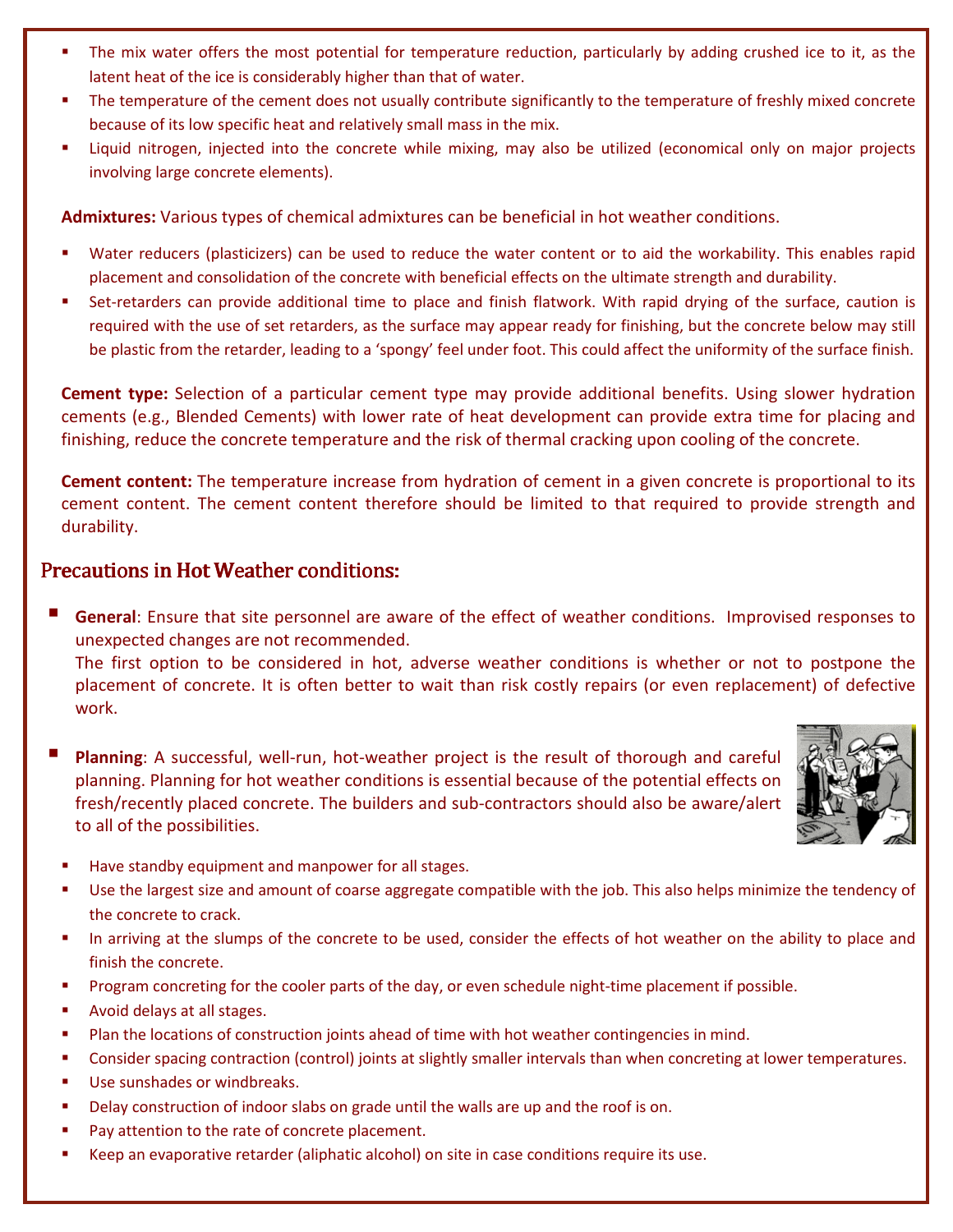- - **Concrete Production and delivery by RMC Supplier:** The following methods can be used by the RMC supplier to assist with the placing of concrete in hot weather.
	- -Shade stockpiles, sprinkle aggregates ahead of time for evaporative cooling, or cool them by other means.
	- -Paint the mixer and storage bins white to minimise absorption of heat from the sun.
	- -Use ice as part of the mix water or cool the concrete with liquid nitrogen.
	- - Delays in delivery can undo the best mixing practices. The concrete supplier should set up and maintain a good delayfree schedule for delivering the concrete to the required location on the site. Transport time should be minimized and unnecessary delays should be avoided.
	- - Prolonged mixing should be avoided. Transit mixer trucks should be discharged as soon as possible after the water has been added to the mix.
	- -For large projects, batching and mixing the materials using a job-site plant can be considered.
	- - Water should not be added to pre-mixed concrete at the job site unless it is part of the amount required initially for the specified maximum water-cement ratio and the specified slump.
- - **Placing and Finishing:** For successful placing and finishing it is necessary to provide an environment in which workers and equipment can function well, and concrete can be adequately protected from rapid warming and/or drying.
	- - Schedule placement for the cool time of the day such as early morning or late afternoon. On some jobs, concreting at night (if permitted) may be more advantageous.
	- - Have all forms, equipment and workers ready to receive and handle concrete, especially the first delivery.
	- -Use sunshades and/or windbreaks.
	- - Keep all equipment that touches the concrete cool (chutes, conveyors, pump lines, tremies, reinforcement and buggies). Protecting equipment from the direct sun will assist. If it can't be kept continuously cool, spray cool it as necessary with water.
	- -For a slab without a vapour barrier under it, dampen the sub-grade before placing concrete.
	- -Use cool water to dampen side forms for slabs or walls.
	- - Use a thermometer to monitor the temperature at which concrete is being delivered, and call for adjustments at the plant if necessary.
	- -Expect concrete to set more rapidly and have a shorter finishing time.
	- -Ensure that slabs have a 'minimum' front to which fresh batches of concrete are added.
	- -Perform all operations rapidly, but don't finish slabs prematurely, eg while bleed water is still on the surface.
- - **Evaporation Control:** Protect the surface of concrete slabs at all stages against excessive evaporation and premature drying out by covering with white or light colored plastic sheet/thin tarpaulins/burlap. Where available, an evaporative retarder can also be used. By controlling the premature drying out of the surface layer of concrete, the tendency for the concrete to shrink and for plastic shrinkage cracking to occur is reduced or eliminated. These benefits are usually realized with no effect on the cement hydration and/or setting time of the concrete.
- - **Curing and Protection:** It is essential that all surfaces be kept continuously moist by curing the concrete, since drying, even intermittently, can produce drying shrinkage and/or crazing type cracking on the concrete surface.
	- - Curing should commence immediately after the slab has been finished, and is particularly important during the first day after placement, and in hot or windy conditions.